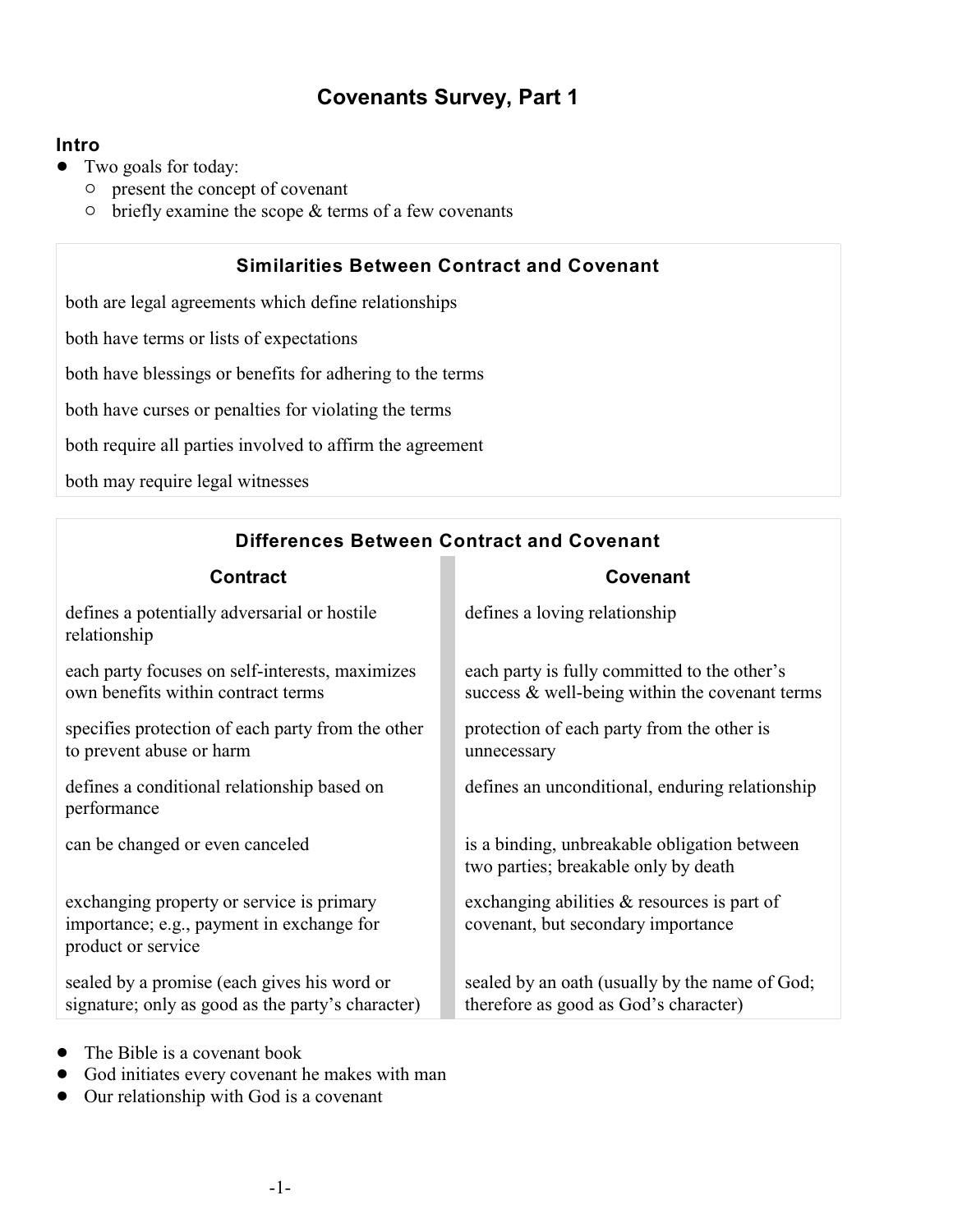## **Scope & Terms**

- General
	- $\circ$  "scope & terms": legal terminology
	- $\circ$  define the covenant's purpose
	- $\circ$  identify what's included in covenant
	- $\circ$  identify each party's role & responsibilities
- God's covenant with Israel
	- $\circ$  Ex 19:3-6 (after the Exodus from Egypt), "Then Moses went up to God, and the LORD called to him from the mountain and said, 'This is what you are to say to the house of Jacob and what you are to tell the people of Israel: "You yourselves have seen what I did to Egypt, and how I carried you on eagles' wings and brought you to myself. Now if you obey me fully and keep my covenant, then out of all nations you will be my treasured possession. Although the whole earth is mine, you will be for me a kingdom of priests and a holy nation." These are the words you are to speak to the Israelites.'"
- Scope & terms of God's covenant with Israel
	- $\circ$  Ex 24: 3-4, 7, "When Moses went and told the people all the Lord's words and laws, they responded with one voice, 'Everything the Lord has said we will do.' Moses then wrote down everything the Lord had said. . . . Then he took the Book of the Covenant and read it to the people. They responded, 'We will do everything the Lord has said; we will obey.'"
	- $\degree$  Ex 34:27-28, "Then the Lord said to Moses, 'Write down these words, for in accordance with these words I have made a covenant with you and with Israel.' Moses was there with the Lord forty days and forty nights without eating bread or drinking water. And he wrote on the tablets the words of the covenant — the Ten Commandments."
	- $\circ$  Israel's responsibilities are documented in Exodus, Leviticus and Numbers:
		- civil law: Ex 19-23; Lev 19-20
		- ceremonial & religious law: Ex 25-31, 33, 35-40; Lev 21-25
		- dietary law: Lev 11, 17
		- health law: Lev 12-15
		- moral law: Lev 18
	- $\circ$  God's responsibilities
		- Ex 23:22-23, "If you listen carefully to what he says and do all that I say, I will be an enemy to your enemies and will oppose those who oppose you. My angel will go ahead of you and bring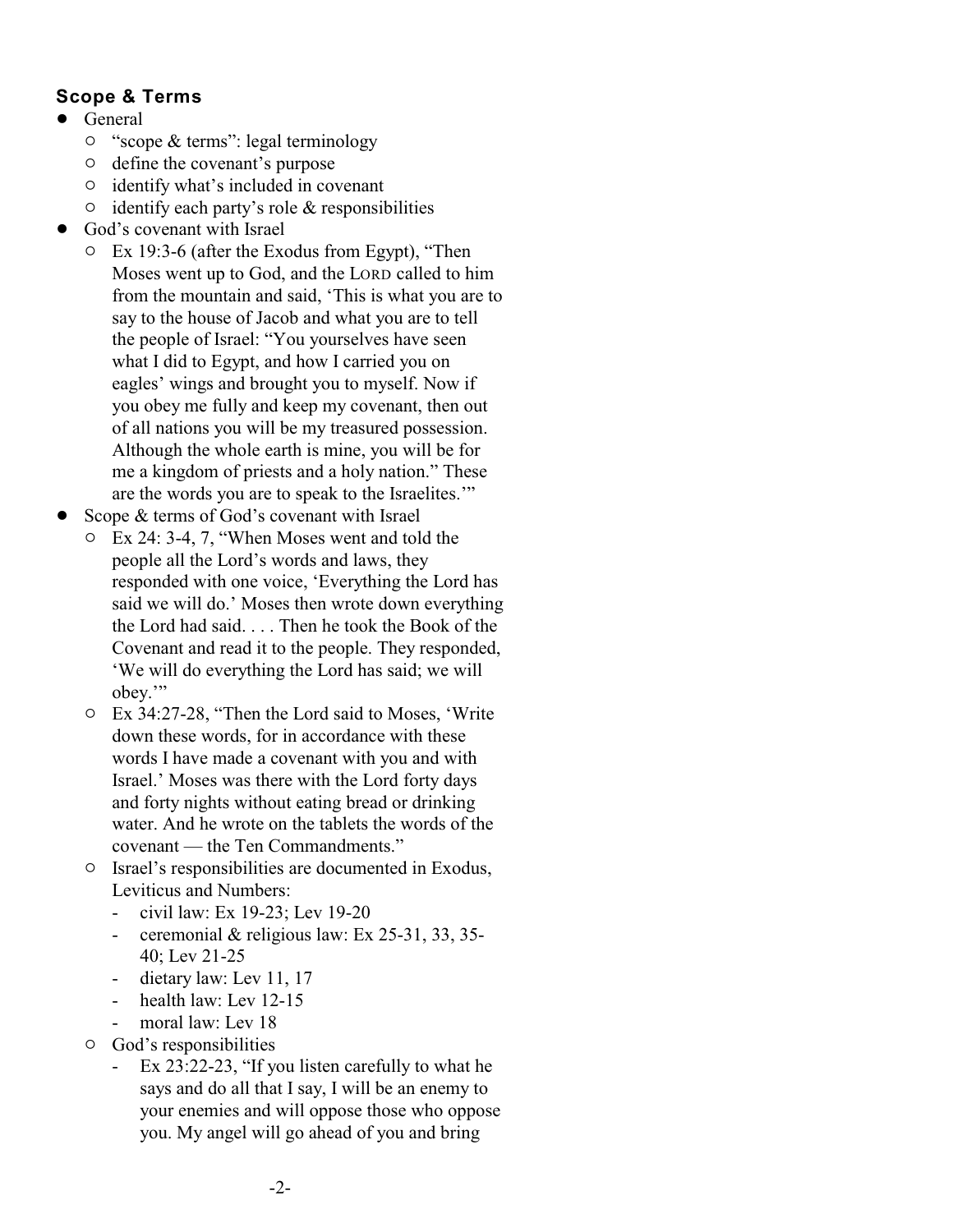you into the land of the Amorites, Hittites, Perizzites, Canaanites, Hivites and Jebusites, and I will wipe them out."

- What are God's responsibilities?
- Ex 23:25-27, "Worship the Lord your God, and his blessing will be on your food and water. I will take away sickness from among you, and none will miscarry or be barren in your land. I will give you a full life span. I will send my terror ahead of you and throw into confusion every nation you encounter. I will make all your enemies turn their backs and run."
	- $\blacksquare$  What are God's responsibilities?
- $\circ$  Israelites refused to enter Promised Land
	- in the desert 40 years
		- second covenant with their children
	- first covenant described in Exodus & Leviticus
	- second covenant described in Deuteronomy
- $\circ$  Major difference from first covenant: second one gives laws for the land
	- emphasizes Israel's right to the land
- God's covenant with Christians
	- Lk  $22:20$  (the "Last Supper"), "In the same way, after the supper he took the cup, saying, 'This cup is the new covenant in my blood, which is poured out for you."
	- $\circ$  New Testament literally is the New Covenant
	- $\circ$  Our entire relationship with God is based on this covenant
	- $\circ$  Main purpose of new covenant: restore man to relationship with God, which he did through Jesus the man
- Scope & terms of God's covenant with Christians
	- $\circ$  Heb 9:15. "For this reason Christ is the mediator of a new covenant, that those who are called may receive the promised eternal inheritance — now that he has died as a ransom to set them free from the sins committed under the first covenant."
		- Jesus Christ mediated a new covenant, so we can receive the promised inheritance
		- So what control does sin now have over us?
	- $\circ$  Three basic responsibilities
	- $\circ$  Ac 26:20-21 "First to those in Damascus, then to those in Jerusalem and in all Judea, and to the Gentiles also, I preached that they should repent and turn to God and prove their repentance by their deeds."